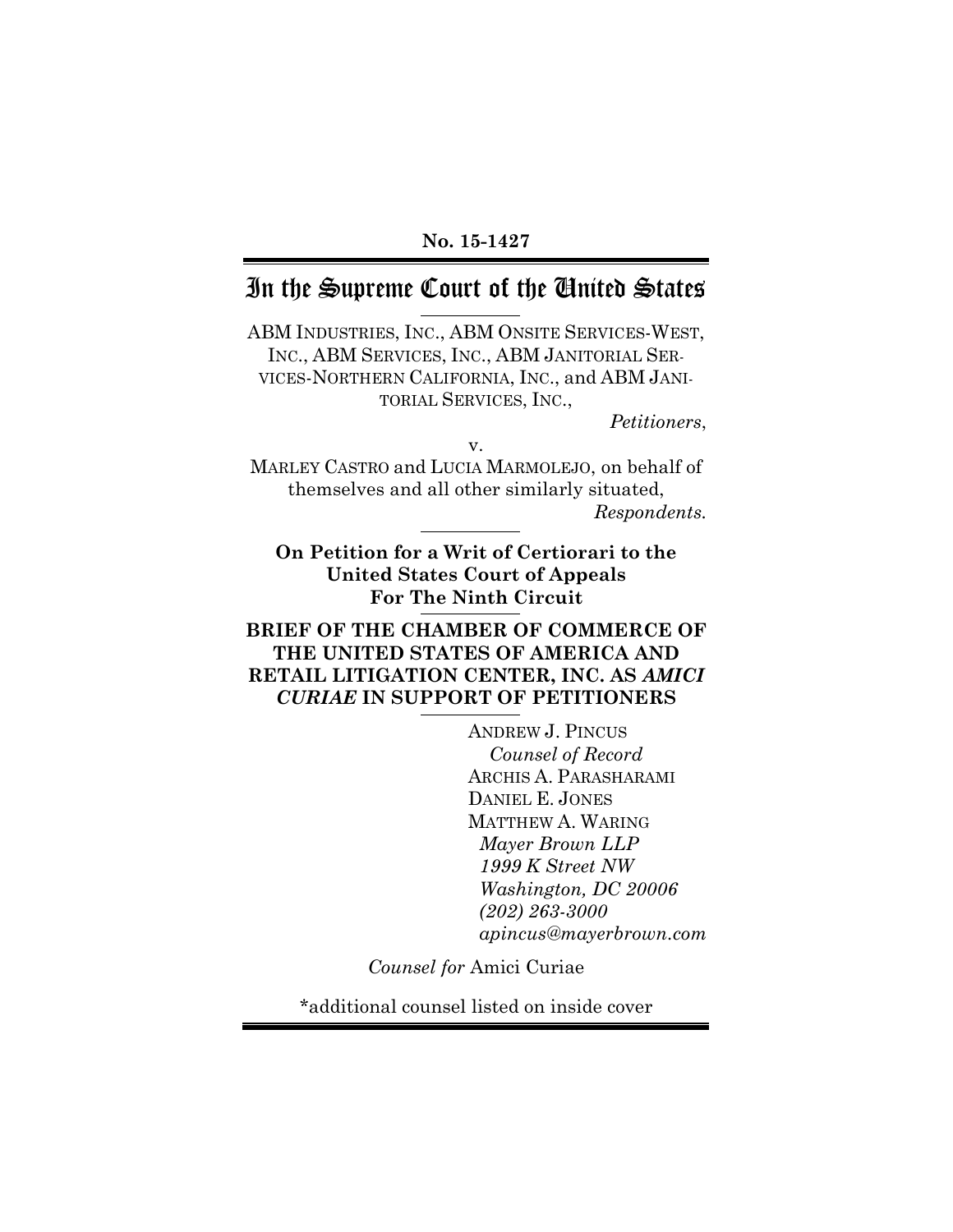KATE COMERFORD TODD WARREN POSTMAN *U.S. Chamber Litigation Center, Inc. 1615 H Street NW Washington, DC 20062*

*Counsel for the Chamber of Commerce of the United States of America*

DEBORAH R. WHITE *Retail Litigation Center, Inc. 1700 N. Moore Street Suite 2250 Arlington, VA 22209*

*Counsel for the Retail Litigation Center, Inc.*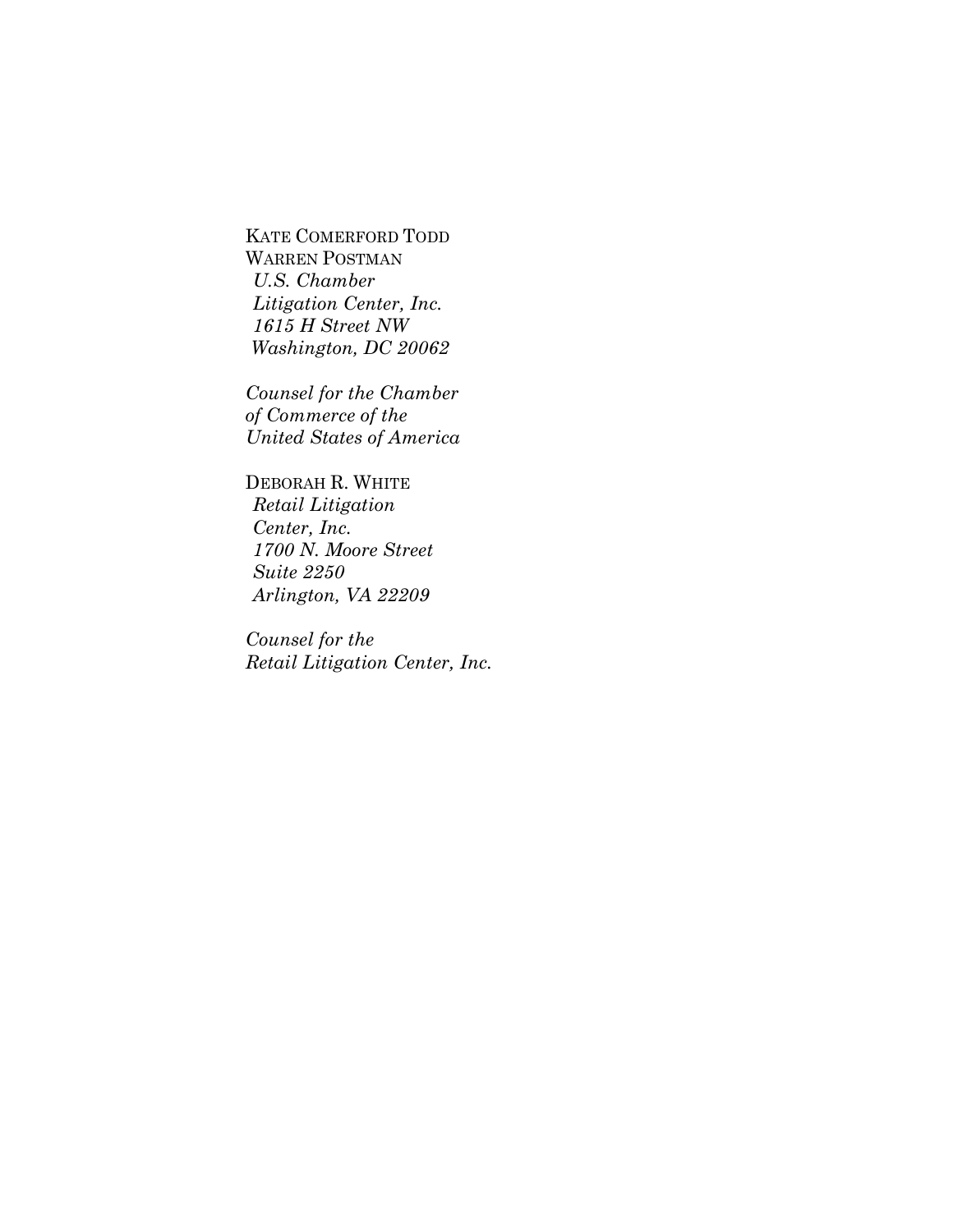# **TABLE OF CONTENTS**

| INTEREST OF THE AMICI CURIAE 1                                                                                             |  |  |  |  |
|----------------------------------------------------------------------------------------------------------------------------|--|--|--|--|
| <b>INTRODUCTION AND</b>                                                                                                    |  |  |  |  |
|                                                                                                                            |  |  |  |  |
|                                                                                                                            |  |  |  |  |
| The Ninth Circuit's Approach To CAFA<br>Ι.<br>Removal Will Allow Plaintiffs To Evade<br>Federal Jurisdiction By Repleading |  |  |  |  |
| Plaintiffs Are Increasingly Turn-<br>A.<br>ing To PAGA Actions As A Sub-<br>stitute For Employment Class                   |  |  |  |  |
| The Rise In PAGA Litigation Is<br>В.<br>An Issue Of Exceptional Im-                                                        |  |  |  |  |
| This Petition Presents The Court's<br>H.<br>Best—And Possibly Only—Chance To<br>Review The Critical Issue Of CAFA's        |  |  |  |  |
|                                                                                                                            |  |  |  |  |

i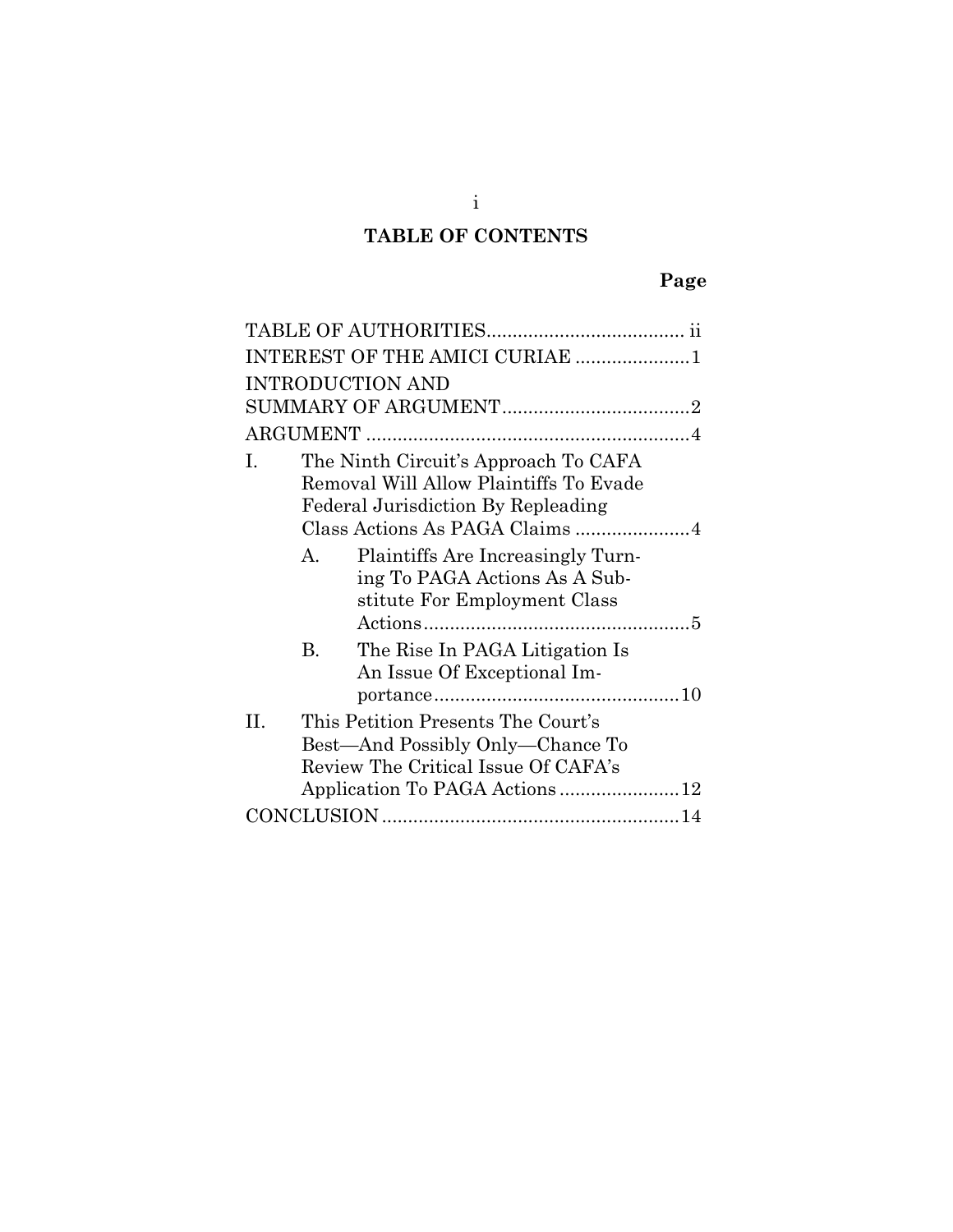# **TABLE OF AUTHORITIES**

# **Page(s)**

### **CASES**

| Arias v. Superior Court,                                                        |
|---------------------------------------------------------------------------------|
| AT&T Mobility LLC v. Concepcion,                                                |
| Baumann v. Chase Inv. Servs. Corp.,<br>747 F.3d 1117 (9th Cir. 2014)2, 4, 5, 14 |
| Comcast Corp. v. Behrend,                                                       |
| Dart Cherokee Basin Operating Co. v.                                            |
| DIRECTV, Inc. v. Imburgia,                                                      |
| Iskanian v. CLS Transp. Los Angeles,                                            |
| Kilby v. CVS Pharmacy, Inc.,                                                    |
| Martin v. Franklin Capital Corp.,                                               |
| Sakkab v. Luxottica Retail N. Am., Inc.,                                        |

ii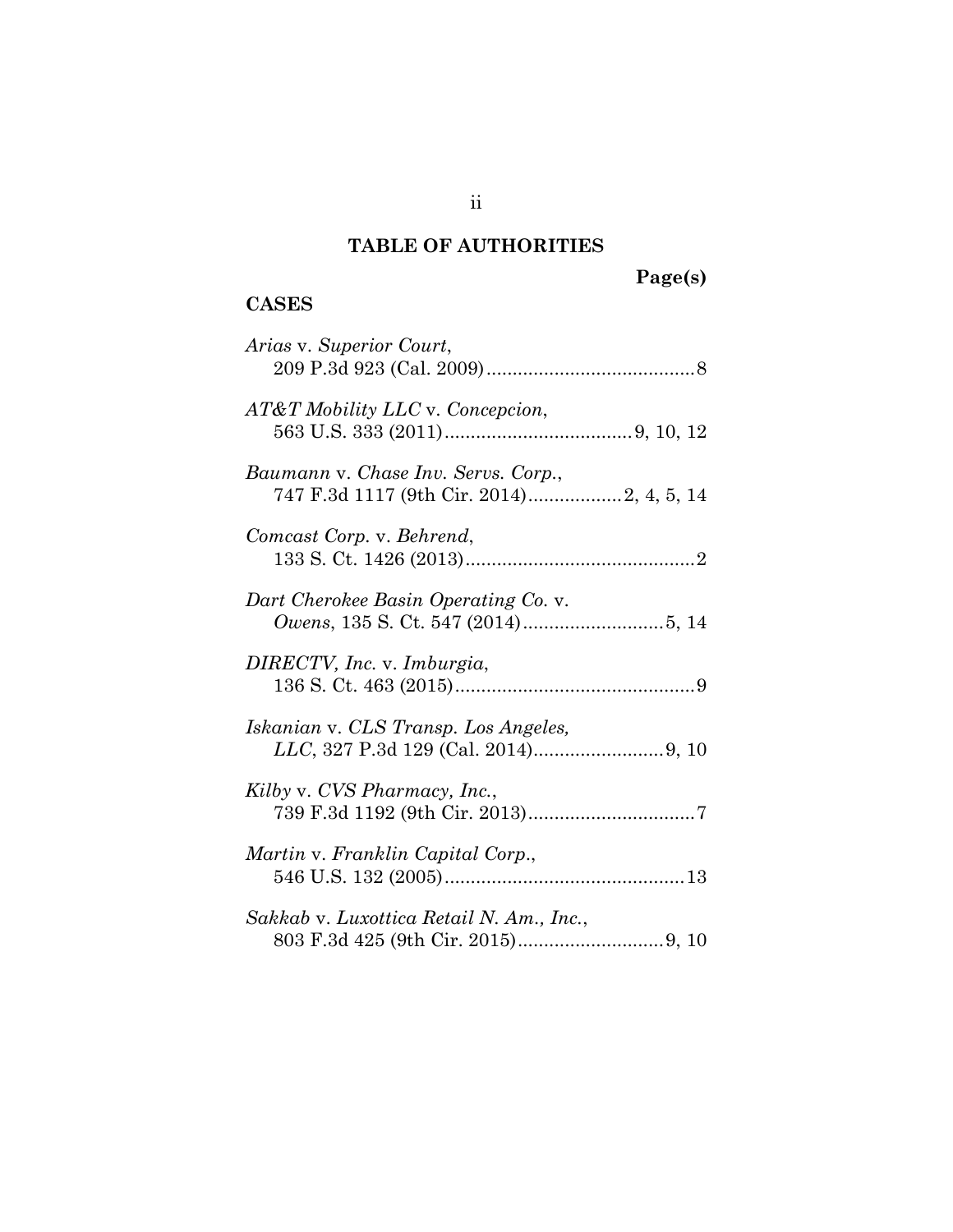# **Page(s)**

| Shady Grove Orthopedic Associates,<br>P.A. v. Allstate Ins. Co.,         |
|--------------------------------------------------------------------------|
| Standard Fire Ins. Co. v. Knowles,                                       |
| Urbino v. Orkin Servs. of California,                                    |
| Wal-Mart Stores, Inc. v. Dukes,                                          |
| Yocupicio v. PAE Grp., LLC,<br>795 F.3d 1057 (9th Cir. 2015) 2, 4, 5, 14 |
| <b>STATUTES AND RULES</b>                                                |
|                                                                          |
|                                                                          |
| Cal. Lab. Code                                                           |

## **OTHER AUTHORITIES**

| 1-1 Littler Mendelson on Employment |  |
|-------------------------------------|--|
|                                     |  |

iii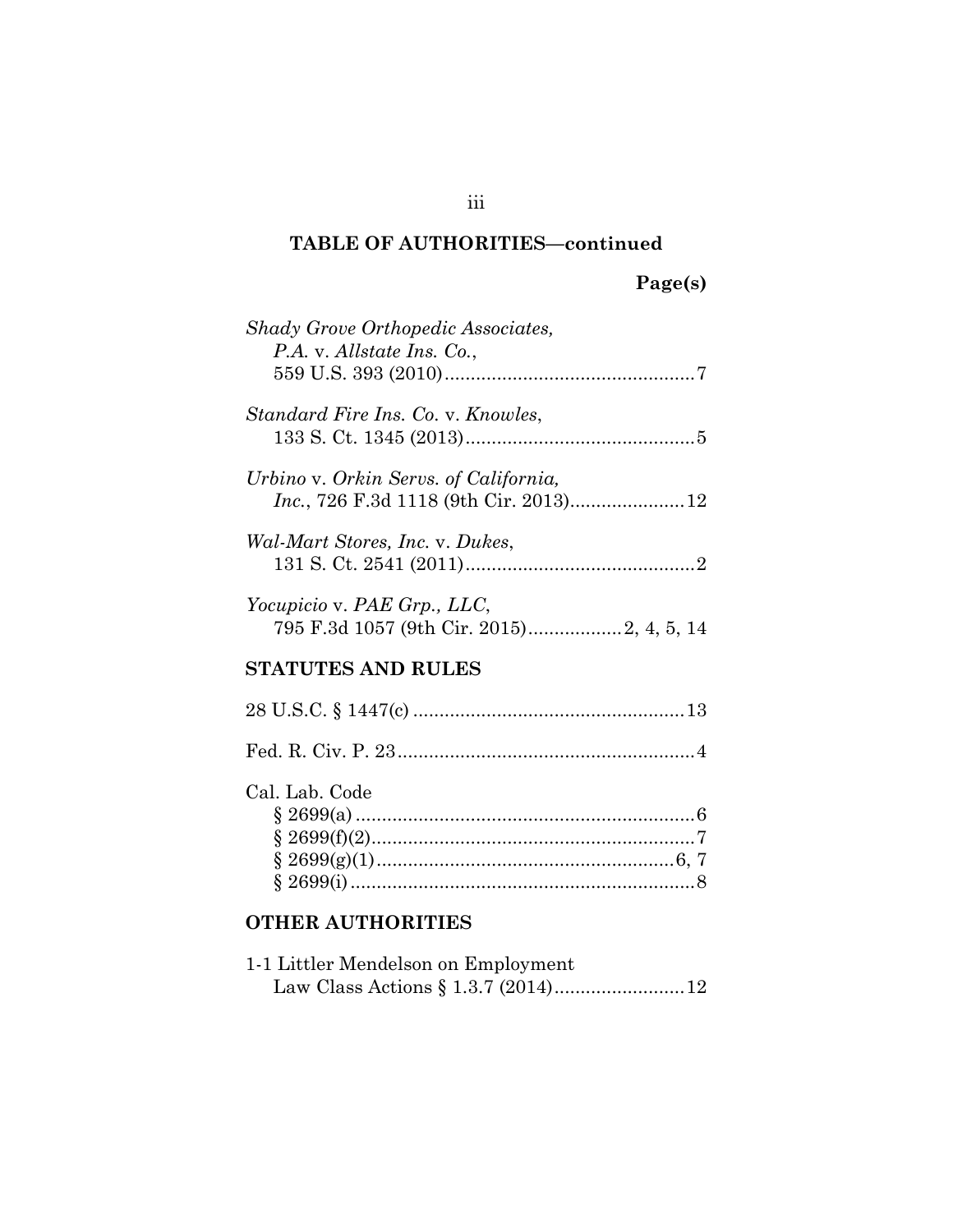|  |  | age(s) |  |
|--|--|--------|--|
|  |  |        |  |

| Janet Cooper Alexander, To Skin A Cat:<br>Qui Tam Actions As A State Legisla-<br><i>tive Response to</i> Concepcion, 46 U.<br>Mich. J.L. Reform 1203 (2013) 11, 12                                                                                                   |
|----------------------------------------------------------------------------------------------------------------------------------------------------------------------------------------------------------------------------------------------------------------------|
| Robyn Ridler Aoyagi & Christopher J.<br>Pallanch, The PAGA Problem: The<br>Unsettled State of PAGA Law Isn't<br>Good for Anyone, 2013-7 Bender's<br>California Labor & Employment                                                                                    |
|                                                                                                                                                                                                                                                                      |
| Aaron Blumenthal, <i>Circumventing</i> Con-<br>cepcion: <i>Conceptualizing Innovative</i><br>Strategies to Ensure the Enforcement<br>of Consumer Protection Laws in the<br>Age of the Inviolable Class Action<br><i>Waiver</i> , 103 Cal. L. Rev. 699 (2015)  10, 12 |
| Bureau of Lab. Statistics, California,                                                                                                                                                                                                                               |
| Bureau of Lab. Statistics, <i>Employment</i><br>status of the civilian population by<br>sex and age, https://perma.cc/GNW6-                                                                                                                                          |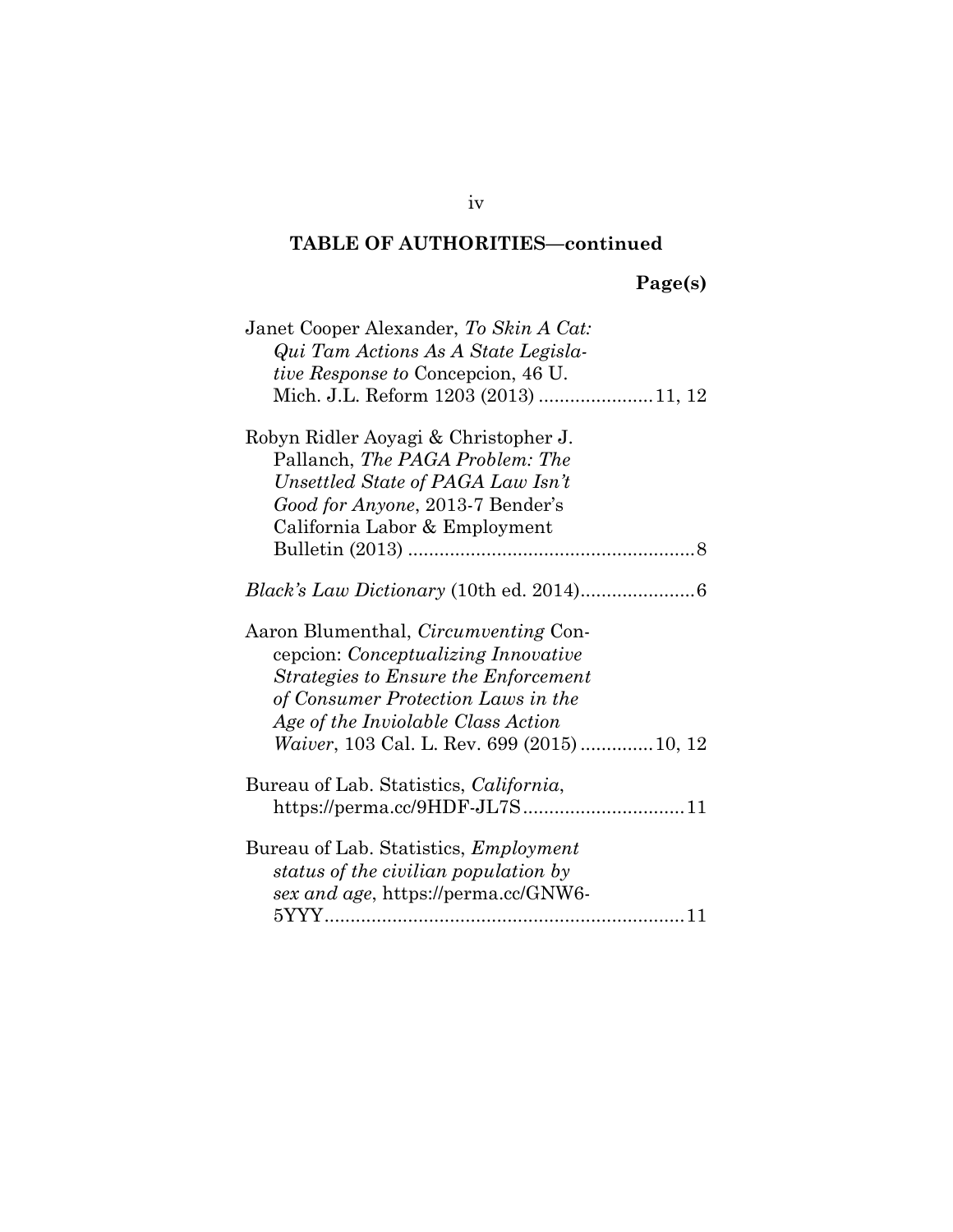| Cal. Chamber of Commerce, <i>Employ</i> -<br>ment Litigation on the Rise, in 2016 |
|-----------------------------------------------------------------------------------|
|                                                                                   |
| <b>CALIFORNIA BUSINESS ISSUES 154</b>                                             |
|                                                                                   |
|                                                                                   |
| Erin Coe, 9th Circ.'s Chase Ruling to                                             |
| Trigger More PAGA Suits, Law360                                                   |
|                                                                                   |
|                                                                                   |
| Erin Coe, Iskanian Ruling to Unleash                                              |
| Flood of PAGA Claims, Law360                                                      |
|                                                                                   |
|                                                                                   |
| Theodore Eisenberg & Geoffrey Miller,                                             |
| Attorney Fees and Expenses in Class                                               |
| <i>Action Settlements: 1993-2008, 7 J.</i>                                        |
| Empirical Legal Stud. 248 (2010) 12                                               |
|                                                                                   |
| Tim Freudenberger et al., <i>Trends in</i>                                        |
| PAGA claims and what it means for                                                 |
| California employers, Inside Counsel                                              |
|                                                                                   |
|                                                                                   |
| Matthew J. Goodman, Comment, The                                                  |
| Private Attorney General Act: How to                                              |
| Manage the Unmanageable,                                                          |
|                                                                                   |
|                                                                                   |
| Emily Green, An alternative to employee                                           |
| class actions, L.A. Daily J.                                                      |
|                                                                                   |
|                                                                                   |

v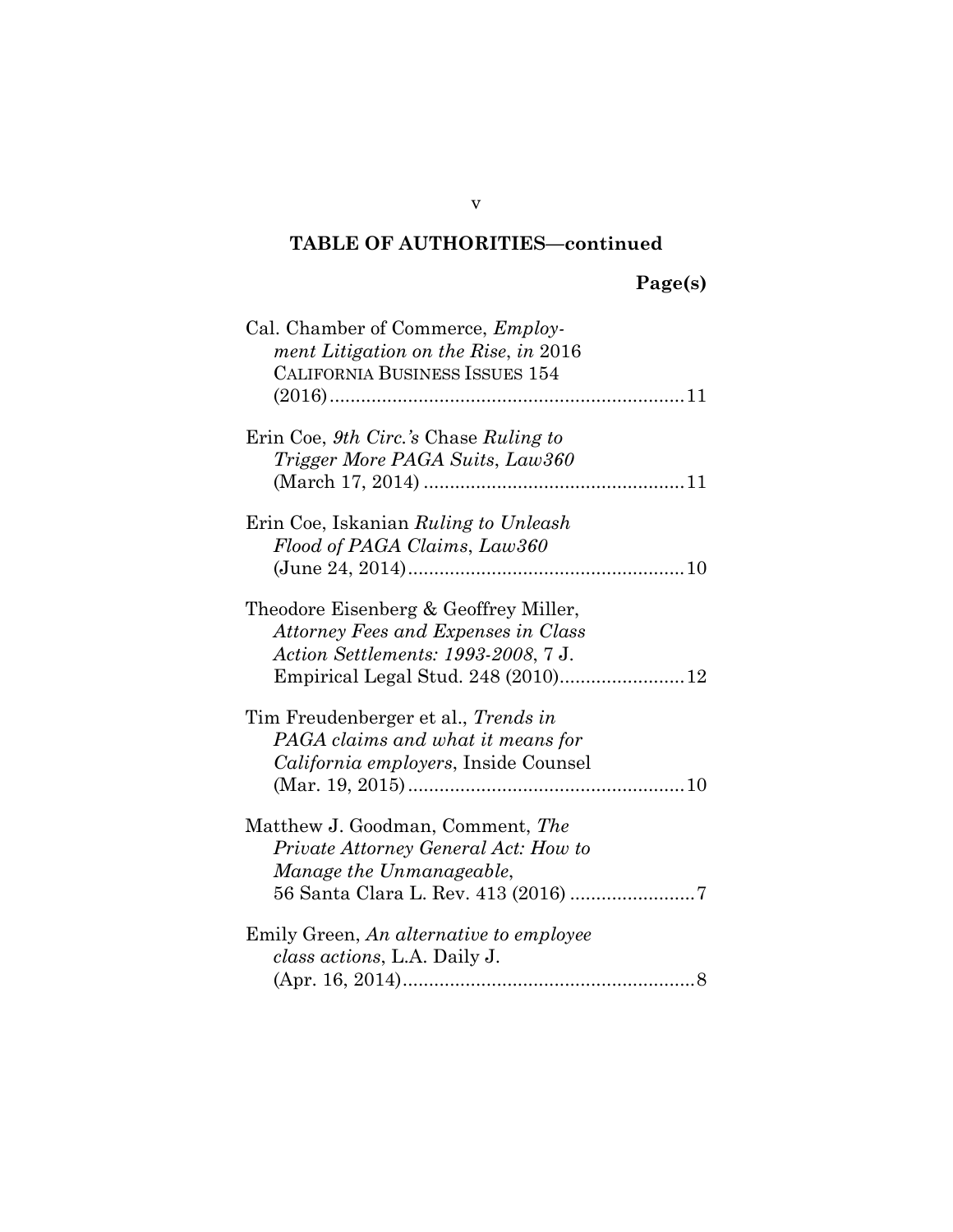# **Page(s)**

S. Rep. No. 109-14 (2005)............................................5

vi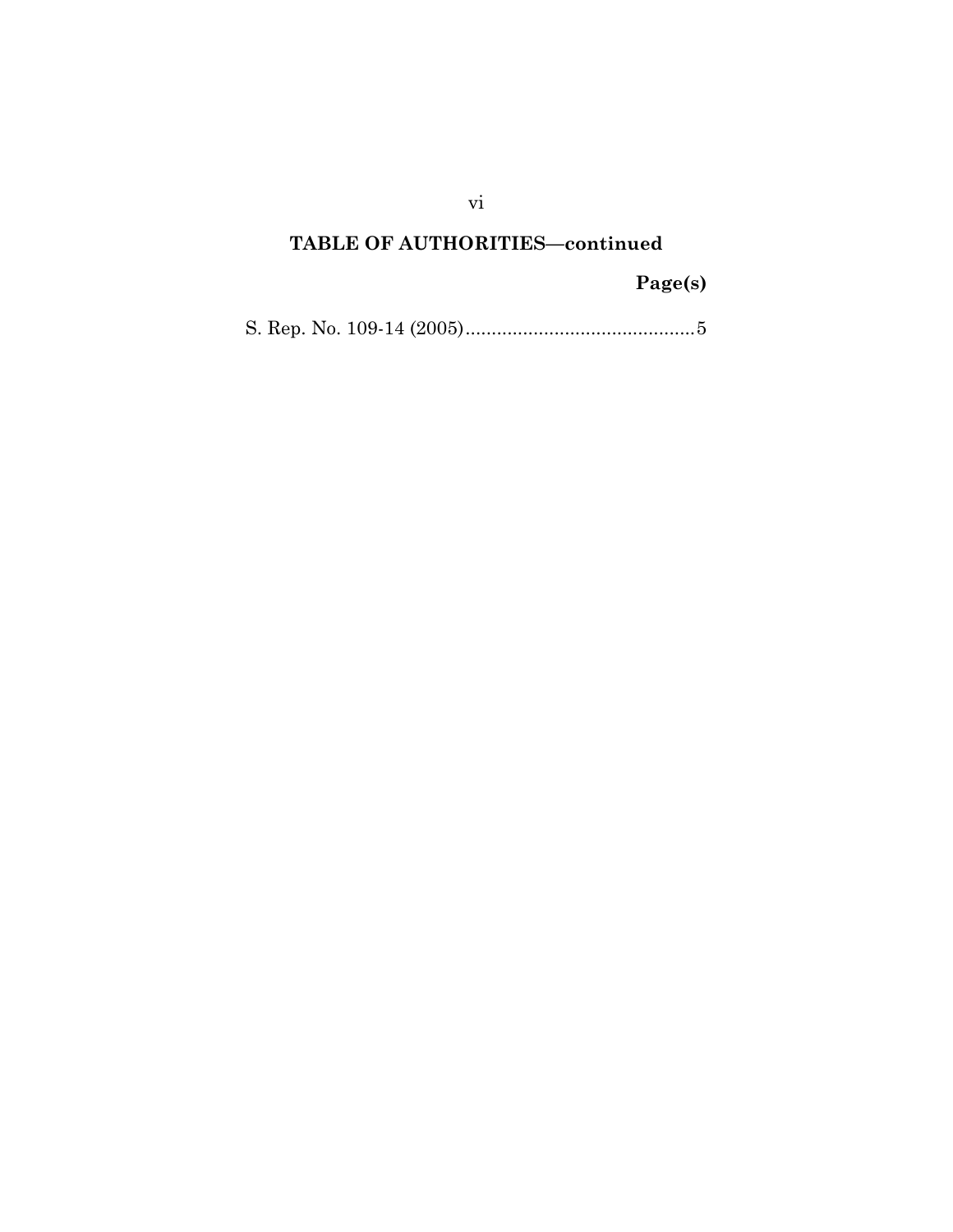#### **INTEREST OF THE** *AMICI CURIAE***<sup>1</sup>**

The Chamber of Commerce of the United States of America is the world's largest business federation, representing 300,000 direct members and indirectly representing the interests of more than three million companies and professional organizations of every size, in every industry sector, and from every region of the country. The Chamber represents the interests of its members in matters before the courts, Congress, and the Executive Branch. To that end, the Chamber regularly files *amicus curiae* briefs in cases that raise issues of vital concern to the Nation's business community, and has participated as *amicus curiae* in numerous cases addressing jurisdictional issues.

The Chamber's members are frequently defendants in class actions and representative proceedings removed to federal courts on the basis of diversity jurisdiction. In addition, the Chamber was involved on behalf of its members—in organizing support for the class action reforms reflected in the Class Action Fairness Act (CAFA). The Chamber's members have a strong interest in ensuring that CAFA's rules governing removal are applied as Congress intended: to establish the federal courts as an available forum for all important interstate class actions.

<sup>1</sup> Pursuant to Rule 37.6, no counsel for any party authored this brief in whole or in part and no counsel or party made a monetary contribution intended to fund the preparation or submission of this brief. All parties have granted blanket consent to the filing of *amicus* briefs, and their consent letters are on file with the Clerk's office. Pursuant to Rule 37.2(a), timely notice was provided to petitioners. Respondents were provided with late notice of the intent to file this brief, but have indicated that they consent to the filing of this brief.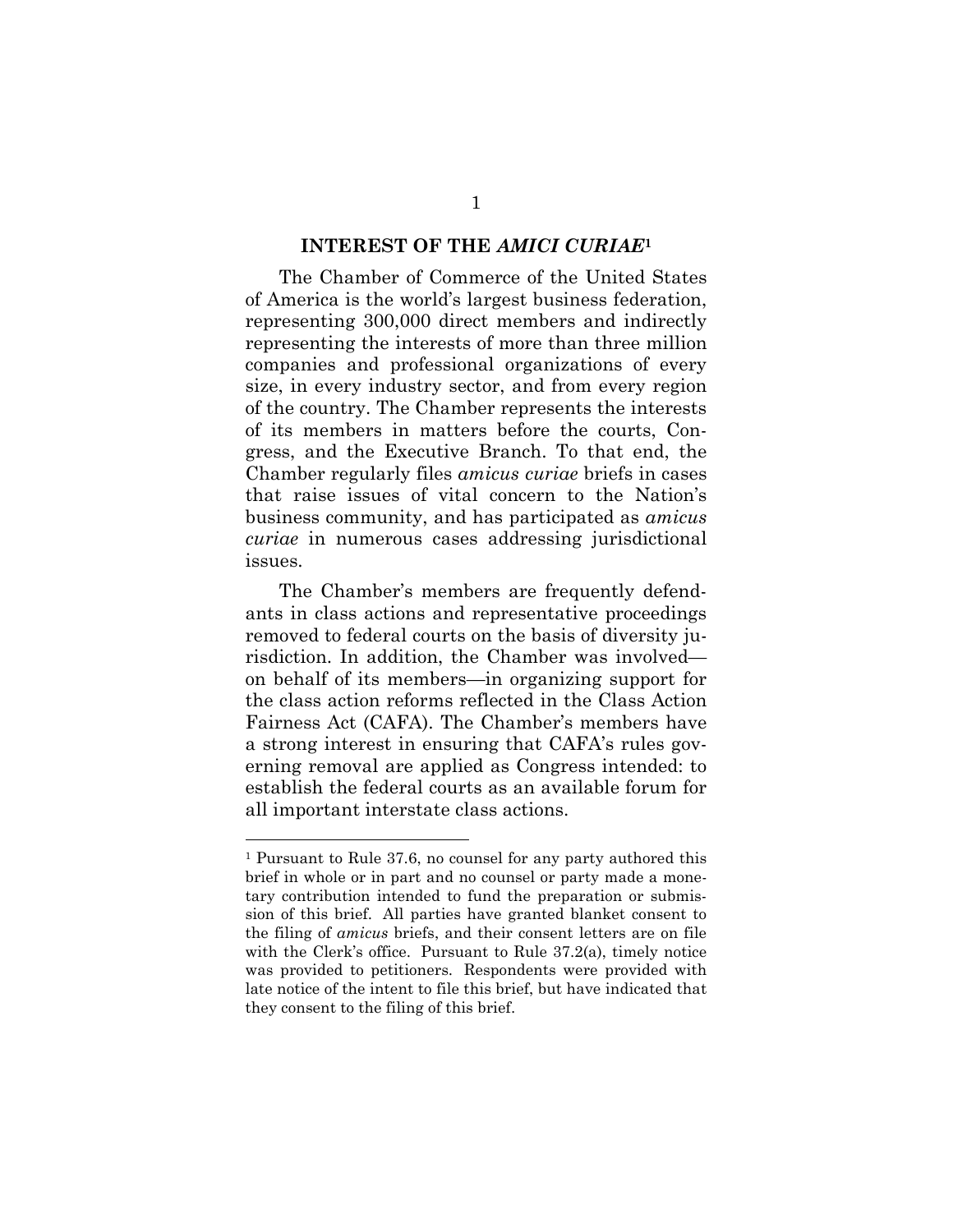Retail Litigation Center, Inc. ("RLC") is a public policy organization that identifies and contributes to legal proceedings affecting the retail industry. The RLC's members include many of the country's largest and most innovative retailers. They employ millions of workers throughout the United States, provide goods and services to tens of millions of consumers, and account for tens of billions of dollars in annual sales. The RLC seeks to provide courts with retailindustry perspectives on important legal issues impacting its members, and to highlight the potential industry-wide consequences of significant pending cases. The RLC has filed *amicus* briefs on behalf of the retail industry in several of the Court's recent class action cases, including *Comcast Corp.* v. *Behrend*, 133 S. Ct. 1426 (2013), and *Wal-Mart Stores, Inc.* v. *Dukes*, 131 S. Ct. 2541 (2011).

*Amici* have a strong interest in the questions presented by the petition. If the Ninth Circuit's refusal to permit removal of representative actions under California's Private Attorney General Act is permitted to stand, plaintiffs will be able to construct complaints to avoid federal jurisdiction under CAFA—thereby denying employers, including many of *amici*'s members, access to federal courts and frustrating Congress's objectives in enacting CAFA.

### **INTRODUCTION AND SUMMARY OF ARGUMENT**

Two recent decisions of the Ninth Circuit have placed so-called representative actions under California's Private Attorney General Act (PAGA) beyond the reach of the Class Action Fairness Act (CAFA). See *Baumann* v. *Chase Inv. Servs. Corp.*, 747 F.3d 1117 (9th Cir.), *cert. denied*, 135 S. Ct. 870 (2014); *Yocupicio* v. *PAE Grp., LLC*, 795 F.3d 1057 (9th Cir.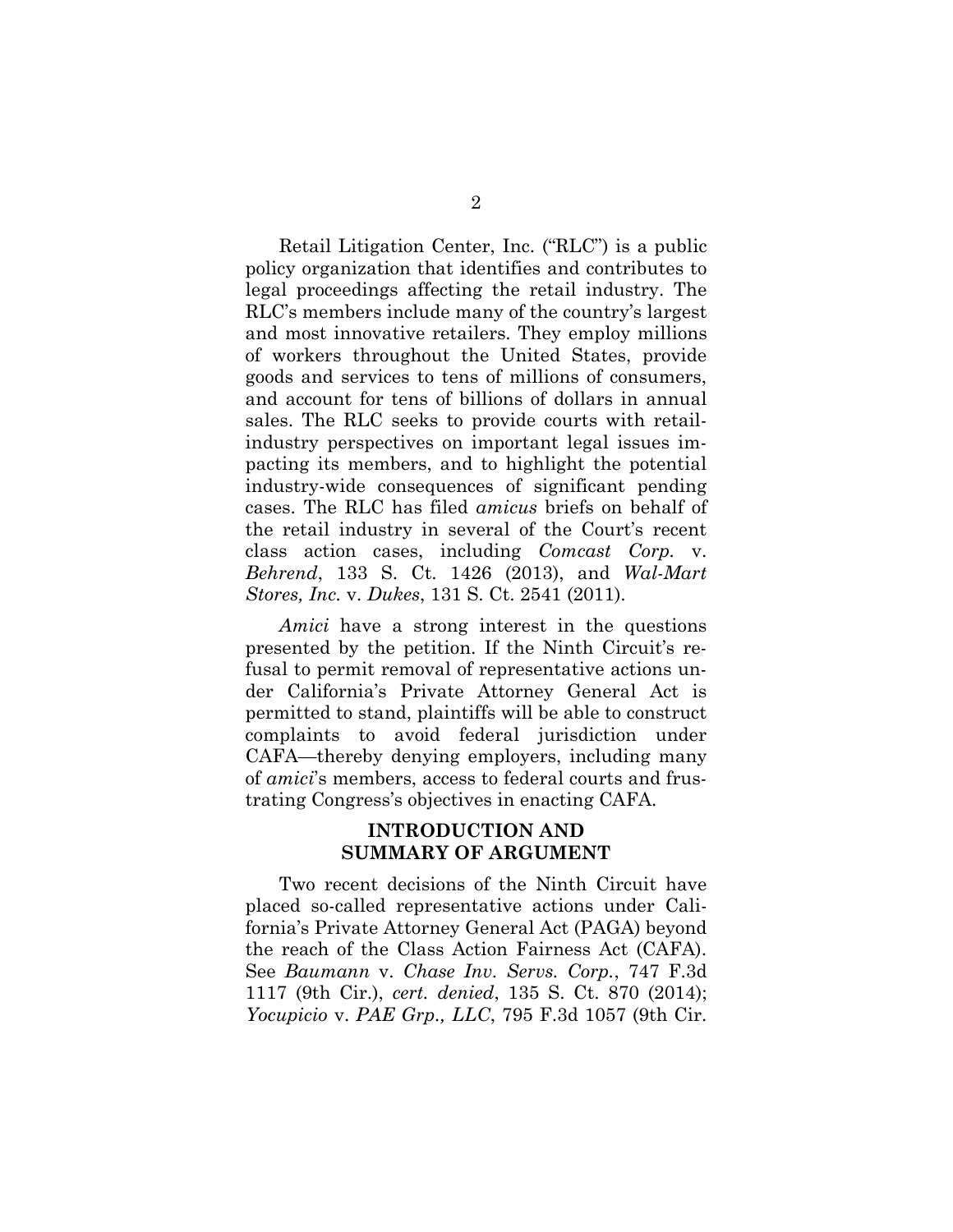2015). These cases hold that PAGA claims cannot be removed under CAFA or aggregated with other class claims in order to satisfy CAFA's \$5 million amount in controversy—even though there is rarely a dispute that well over \$5 million is at stake in most PAGA cases.

As petitioners explain, the Ninth Circuit's approach to CAFA jurisdiction cannot be squared with the statutory text or this Court's precedents and conflicts with the approach of other circuits to defining a "class action" under CAFA. Pet. 12-28.

Those are reasons enough to grant the petition. But review here is also essential because of the issue's exceptional importance to employers throughout the country's most populous State. The Ninth Circuit's decisions will have serious repercussions for businesses with employees in California, and this petition likely presents this Court's last opportunity to rectify them.

PAGA litigation is growing rapidly. Representative PAGA actions allow plaintiffs (and their counsel) to seek the enormous potential recoveries that result from aggregating the claims of other persons through traditional class actions. They are brought on behalf of large classes of absent employees; the aggregated statutory penalties under PAGA easily match or even exceed the potential recovery in a class action; and absent employees are bound by the resulting judgment.

But by styling their class claims as PAGA representative actions, California plaintiffs can avoid the strictures of CAFA and secure a state-court forum for those claims—despite Congress's clear intent in en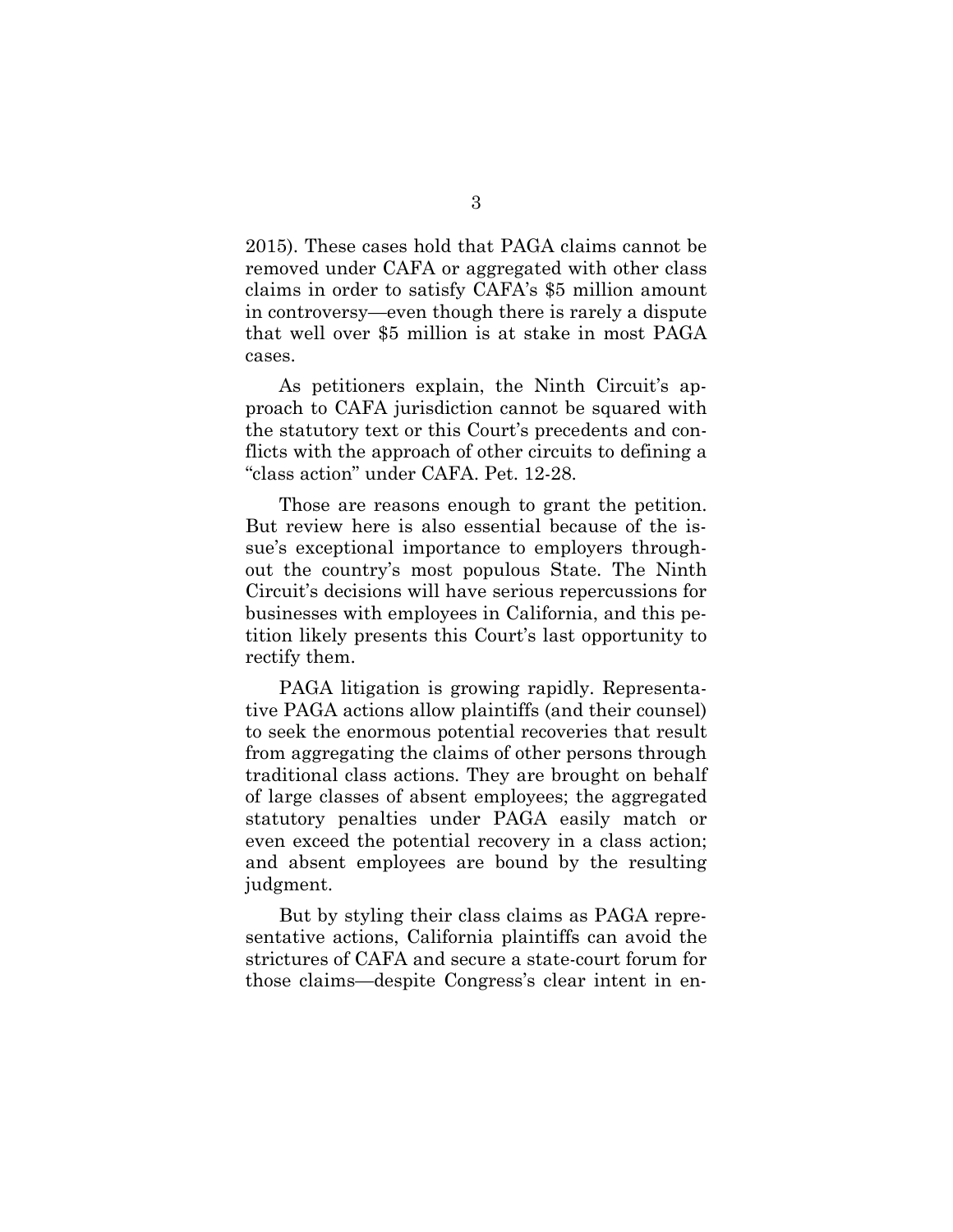acting CAFA to have interstate cases of national importance heard in *federal* court.

Plaintiffs' lawyers are taking advantage of this opportunity. The number of PAGA claims filed has been increasing annually as plaintiffs have sought to circumvent the class certification requirements of Federal Rule 23 or their state law analogs. And that number has further skyrocketed since both the California Supreme Court and the Ninth Circuit have exempted PAGA claims from the coverage of employment arbitration agreements. The growth in PAGA actions will continue to accelerate if the decision below is permitted to stand, allowing plaintiffs to bring massive cases that look and feel like interstate class actions in state court free from removal under CAFA.

Finally, it is imperative that the Court seize *this* opportunity to review the Ninth Circuit's erroneous interpretation of CAFA in the PAGA context because this case could well be the last opportunity to do so. *Baumann* and *Yocupicio* are binding precedents in the Ninth Circuit, and any defendant who seeks to remove a PAGA case would therefore face certain losses in the district court and court of appeals, and would further run the risk of being ordered to pay the other side's attorney's fees under CAFA.

Few, if any defendants in the Ninth Circuit will be willing to expose themselves to such risk in order to again tee up the issues here for this Court's review. And there is no point in waiting for a circuit split to arise: because PAGA is a California-specific statute, it is hard to imagine PAGA claims arising anywhere *but* the Ninth Circuit.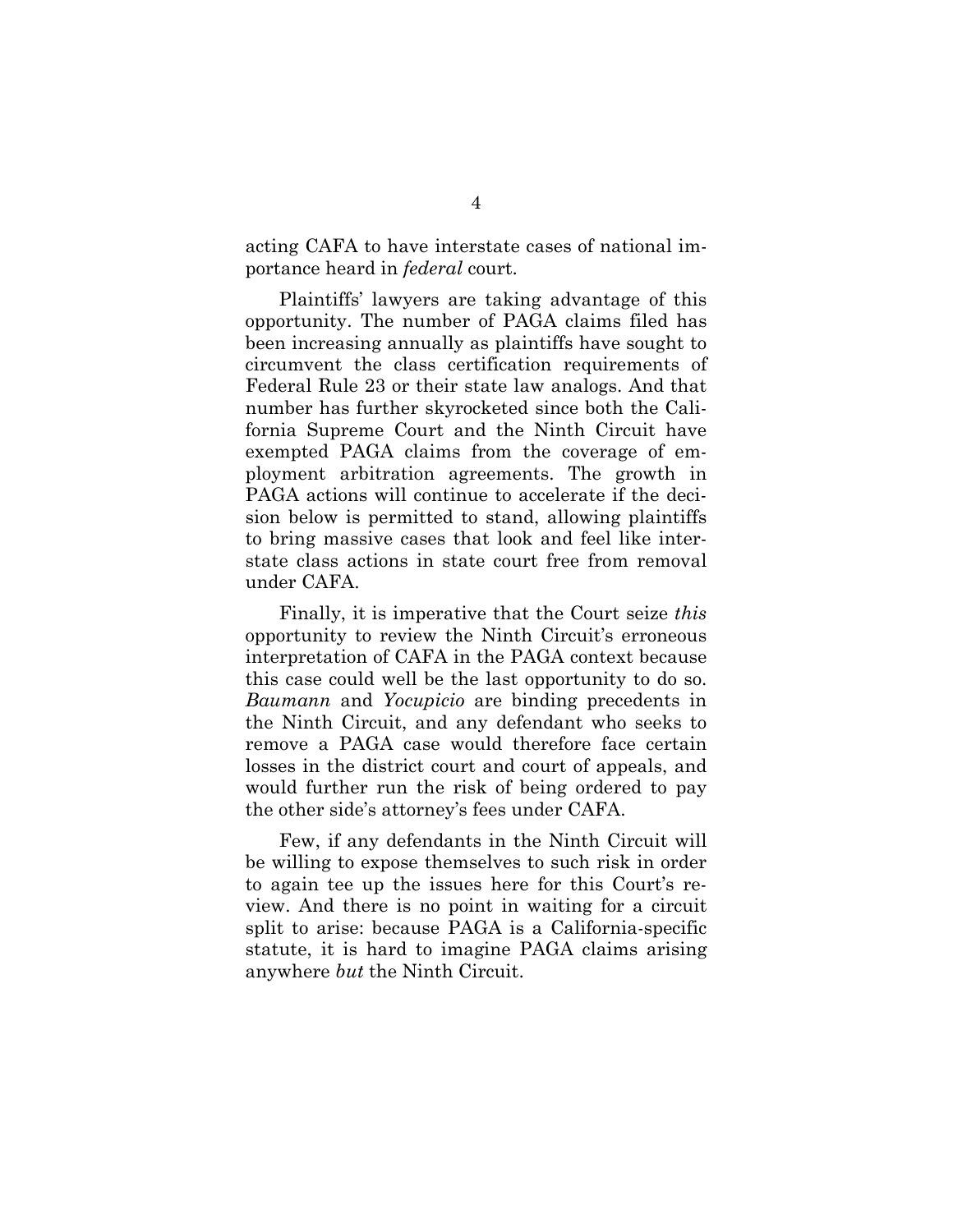In short, the need for review here could scarcely be more urgent. This Court should grant review and affirm that representative PAGA actions are removable under CAFA and that PAGA claims can be aggregated with other "class" claims for amount-incontroversy purposes.

#### **ARGUMENT**

### **I. The Ninth Circuit's Approach To CAFA Removal Will Allow Plaintiffs To Evade Federal Jurisdiction By Repleading Class Actions As PAGA Claims.**

CAFA was enacted to "ensur[e] Federal court consideration of interstate cases of national importance." *Standard Fire Ins. Co.* v. *Knowles*, 133 S. Ct. 1345, 1350 (2013) (internal quotation marks omitted). Congress intended to prevent lawyers from "gam[ing] the procedural rules" by structuring class actions to avoid federal diversity jurisdiction. S. Rep. No. 109-14, at 4 (2005). Thus, as this Court has explained, CAFA's provisions "'should be read broadly, with a strong preference that interstate class actions should be heard in a federal court if properly removed.'" *Dart Cherokee Basin Operating Co.* v. *Owens*, 135 S. Ct. 547, 554 (2014) (quoting S. Rep. No. 109-14, at 43).

The Ninth Circuit's approach to CAFA removal undermines Congress's "strong preference" for federal jurisdiction in significant class actions. That court has held that PAGA actions are not "class actions" removable under CAFA, *Baumann*, 747 F.3d at 1120- 24; and that PAGA claims cannot be aggregated with other class claims for purposes of satisfying CAFA's amount in controversy requirement. *Yocupicio*, 795 F.3d at 1060-62. The court of appeals' decisions thus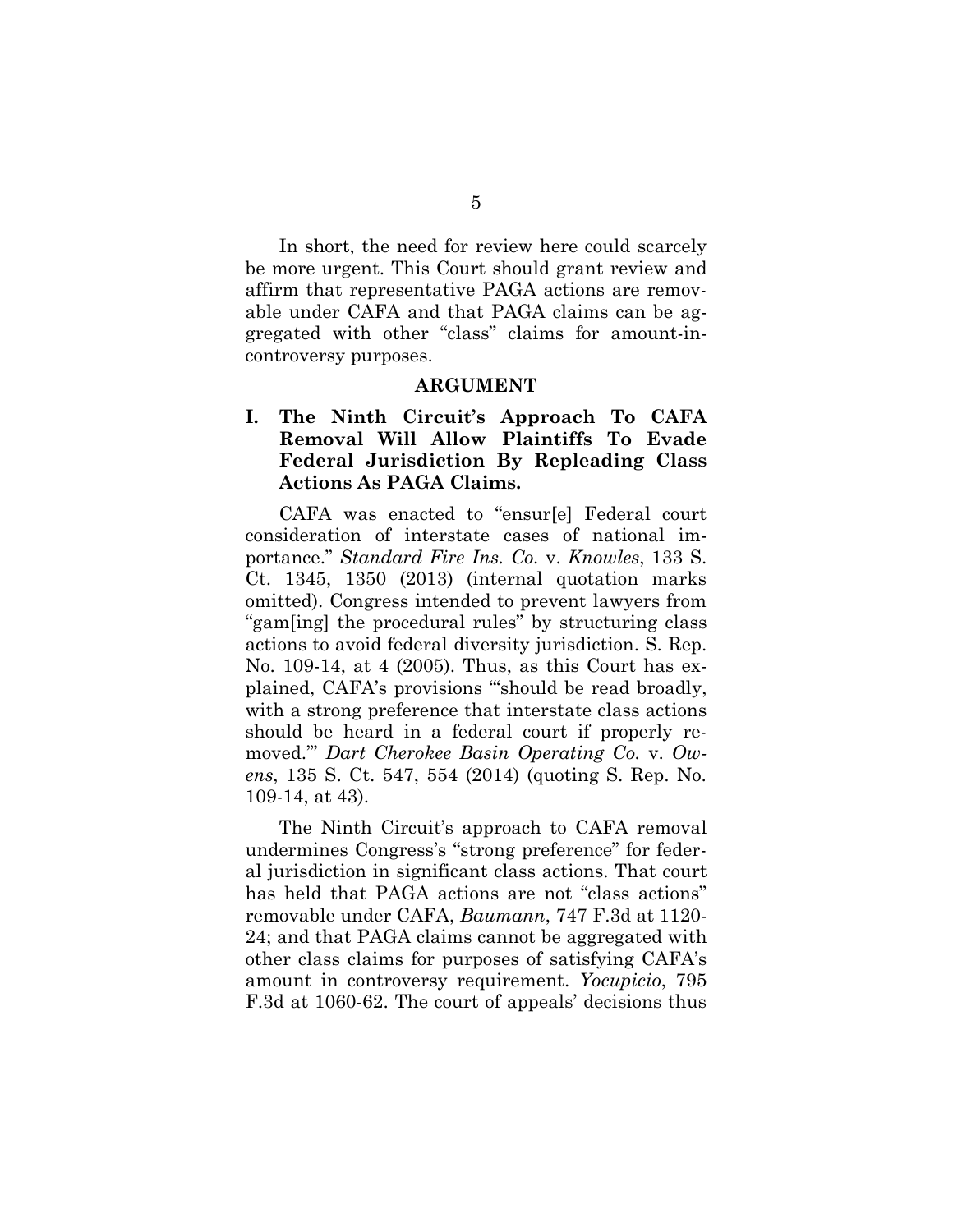provide plaintiffs' lawyers with an easy-to-follow roadmap for evading CAFA: recast as a representative PAGA action those claims that would ordinarily be brought as sizable employment class actions, and thereby avoid federal jurisdiction.

### **A. Plaintiffs Are Increasingly Turning To PAGA Actions As A Substitute For Employment Class Actions.**

Dressing up employment class actions in the garb of representative PAGA actions has become an attractive strategy for plaintiffs' lawyers for two principal reasons: (1) PAGA actions closely resemble class actions in numerous respects—but without the certification requirements rooted in due process; and (2) PAGA actions have afforded plaintiffs the opportunity to circumvent federal jurisdiction under CAFA.

**1.** PAGA actions are indistinguishable from class actions in most material respects.

*First*, PAGA claims are brought on behalf of the plaintiff employee "and other current or former employees" who are not parties to the action. Cal. Lab. Code § 2699(a); see also *id.* § 2699(g)(1) (providing that penalties may be obtained on behalf of absent employees "against whom one or more of the alleged violations was committed"). As petitioners explain, such virtual representation is the quintessential characteristic of a class action. *See, e.g.*, *Black's Law Dictionary* 304 (10th ed. 2014) (defining "class action" as "[a] lawsuit in which the court authorizes a single person or a small group of people to represent the interests of a larger group"); see also Pet. 22 & n.4 (collecting other authorities).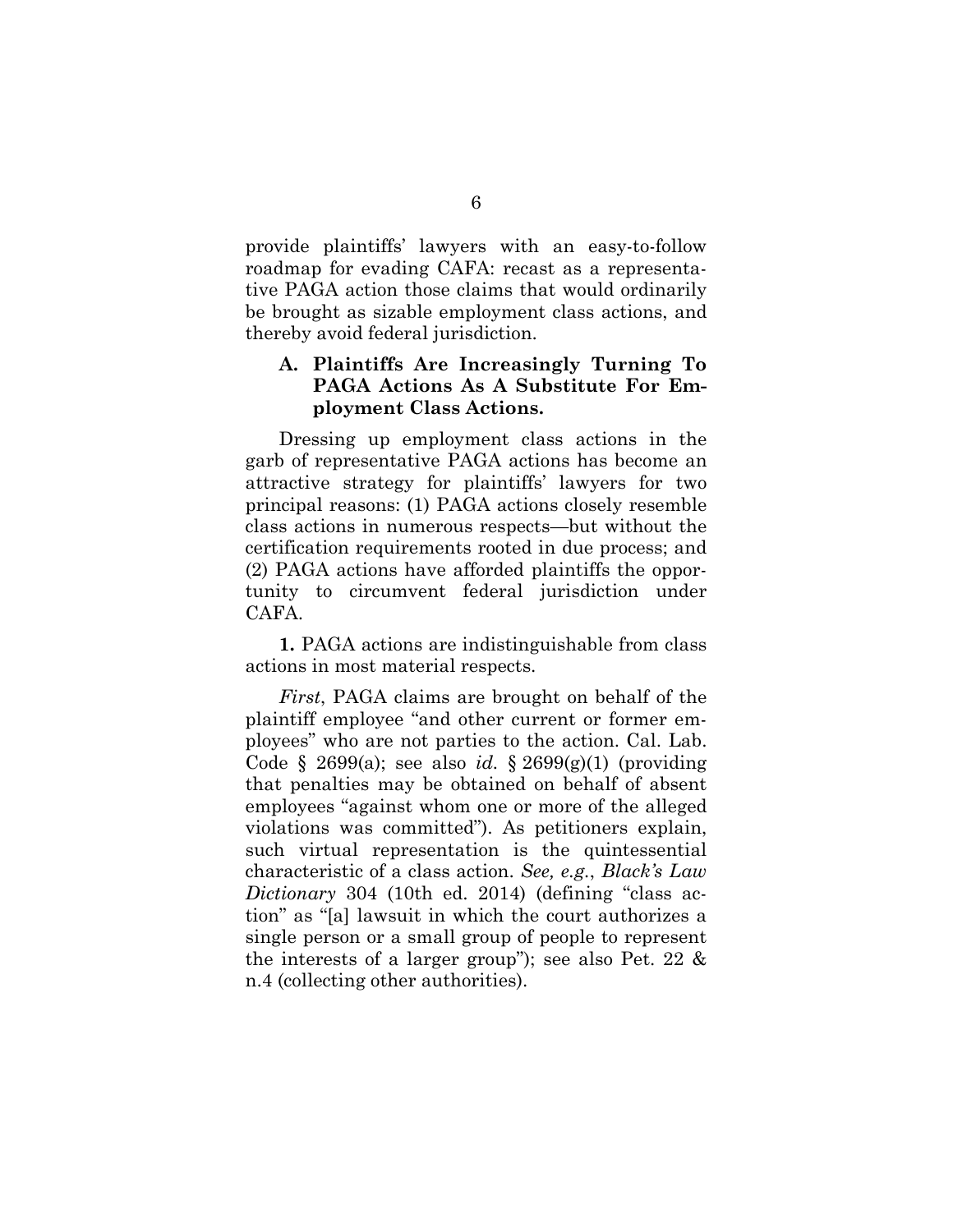*Second*, PAGA actions typically present the same high stakes as traditional class actions. Like a class action, PAGA aggregates monetary claims on behalf of named and absent employees alike. See Cal. Lab. Code  $§ 2699(g)(1)$ . Remedies in a representative PAGA action are assessed against the employer on a "per pay period" basis for each "aggrieved employee" affected by each claimed violation of the California Labor Code. Cal. Lab. Code § 2699(f)(2). Specifically, PAGA authorizes a statutory penalty of \$100 per employee per pay period for the first violation, and \$200 per employee per pay period for any subsequent violation (unless the underlying provision of the California Labor Code specifically provides for a different civil penalty). *Ibid.*

These penalties add up fast—because cases usually involve large numbers of employees and pay periods extending for a year or more—and quickly can reach massive amounts comparable to the potential damages in class actions. Compare *Kilby* v. *CVS Pharmacy, Inc.*, 739 F.3d 1192, 1196 (9th Cir. 2013) ("Even a conservative estimate would put the potential penalties in [PAGA] cases in the tens of millions of dollars."), with *Shady Grove Orthopedic Associates, P.A.* v. *Allstate Ins. Co.*, 559 U.S. 393, 445 n.3 (2010) (Ginsburg, J., dissenting) ("Even in the minerun case, a class action can result in potentially ruinous liability.") (internal quotation marks omitted). Indeed, in some PAGA cases, the fines to which an employer could be subject are substantially *higher* than the actual damages that would have been awarded had the suit been brought as a class action. Matthew J. Goodman, Comment, *The Private Attorney General Act: How to Manage the Unmanageable*, 56 Santa Clara L. Rev. 413, 415 (2016).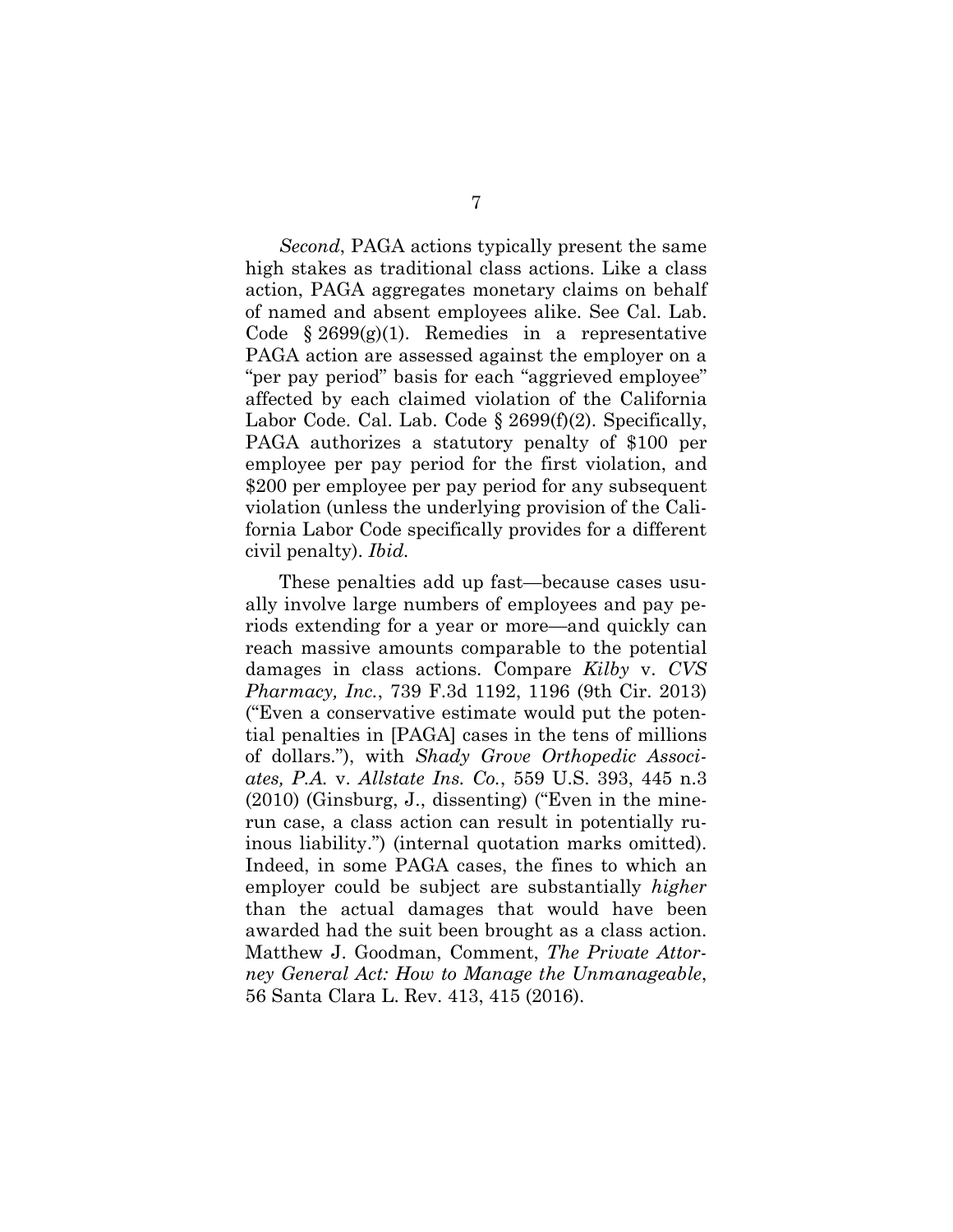*Third*, in PAGA cases, as in class actions, absent employees are "bound by the judgment"; their rights are determined by the outcome of the PAGA action. *Arias* v. *Superior Court*, 209 P.3d 923, 933-34 (Cal. 2009). Indeed, PAGA actions are class actions, but without the safeguards required by due process: Because PAGA does not provide for basic class procedures such as notice and the opportunity to opt out, absent employees can have their PAGA claims released without even the potential to contest that result.

**2.** At one time, PAGA claims were brought only on "the coattails of traditional class claims," largely because of the way in which the monetary judgment in a PAGA case is allocated. Robyn Ridler Aoyagi & Christopher J. Pallanch, *The PAGA Problem: The Unsettled State of PAGA Law Isn't Good for Anyone*, 2013-7 Bender's California Labor & Employment Bulletin 1-2 (2013). Employees receive 25% of the recovery; the remaining 75% is remitted to the state's Labor and Workforce Development Agency. Cal. Lab. Code § 2699(i). As a result, plaintiffs preferred the larger share of the recovery available to them in class actions. See Aoyagi & Pallanch, *supra*, at 1-2 (noting the "strong incentive" for plaintiffs to prefer class claims over PAGA claims because of the allocation of PAGA proceeds).

In recent years, however, the business of PAGA litigation has exploded. The number of PAGA suits filed increased by 400% between 2005 and 2013. Emily Green, *An alternative to employee class actions*, L.A. Daily J. (Apr. 16, 2014). Counsel's review of California state court dockets using electronic databases shows that this increase in PAGA claims has continued to the present, with hundreds of PAGA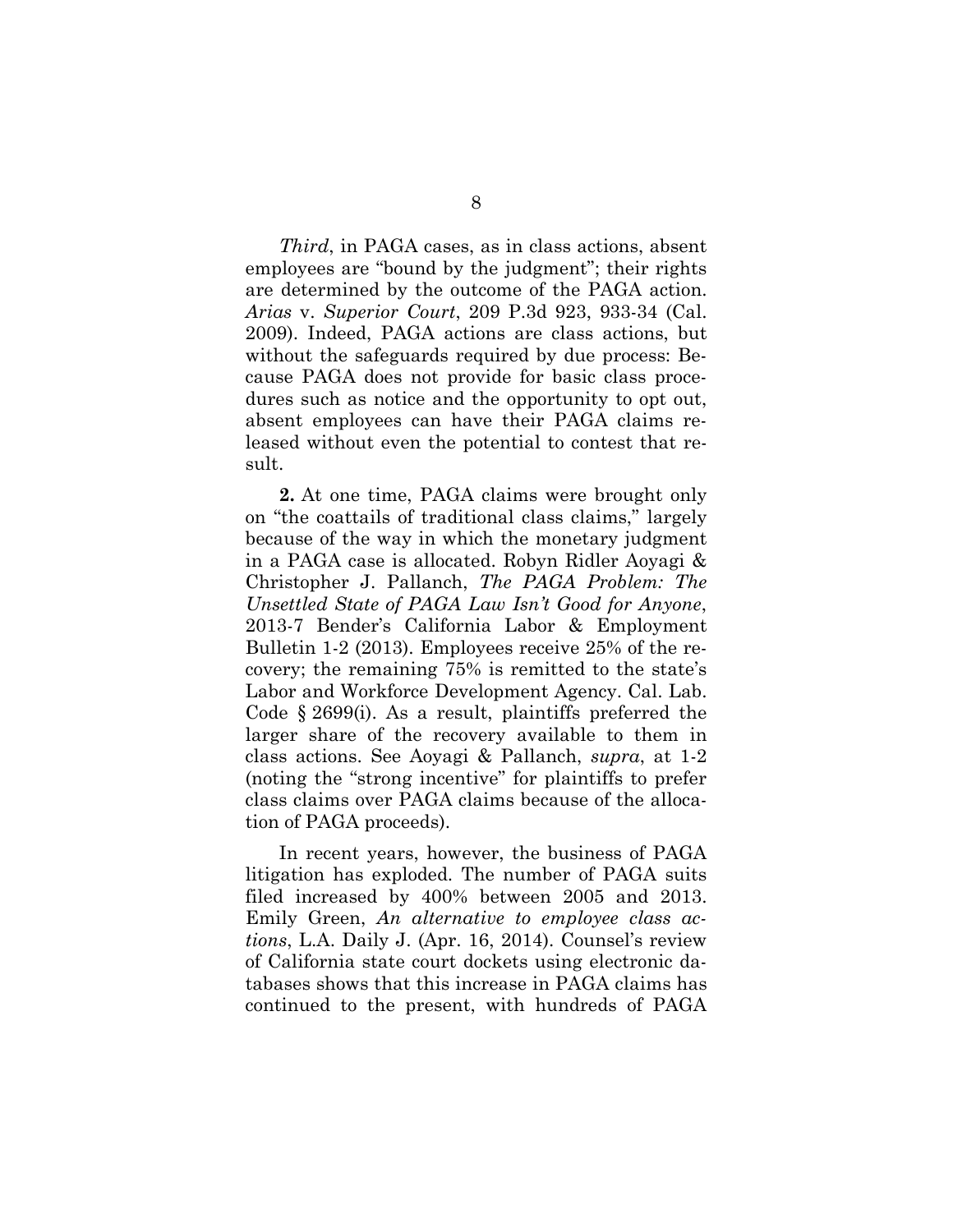claims already filed in California state courts in the first half of 2016.<sup>2</sup>

The Ninth Circuit's restrictive approach to CAFA removal is fueling this trend. More and more representative employee-plaintiffs invoke PAGA in order to preclude removal to federal court.

The rise in PAGA litigation also results from plaintiffs' efforts to evade their arbitration agreements: Both the California Supreme Court and the Ninth Circuit have held that employees cannot waive their right to bring PAGA claims by agreeing to arbitrate disputes on an individual basis, notwithstanding the Federal Arbitration Act (FAA). *Iskanian* v. *CLS Transp. Los Angeles, LLC*, 327 P.3d 129 (Cal. 2014), *cert. denied*, 135 S. Ct. 1155 (2015); *Sakkab* v. *Luxottica Retail N. Am., Inc.*, 803 F.3d 425 (9th Cir. 2015).

In *amici*'s view, neither of these decisions can be squared with *AT&T Mobility LLC* v. *Concepcion*, 563 U.S. 333 (2011), in which this Court held that the FAA preempts California's state-law rule against arbitration agreements containing class action waivers. See also *DIRECTV, Inc.* v. *Imburgia*, 136 S. Ct. 463, 468 (2015) ("The Federal Arbitration Act is a law of the United States, and *Concepcion* is an authorita-

<sup>2</sup> Counsel searched California state court dockets in Bloomberg Law for each year going back to 2005 using the following search terms: "private attorney general act" OR "PAGA" OR "private attorneys general act" OR "private attorney generals act" OR "private attorney general" OR (labor n/20 2699) OR (labor n/20 2698). That search yielded 592 results for 2016. While not every result represents a separate claim filed under PAGA, the results show that many of them do represent distinct PAGA actions filed this year.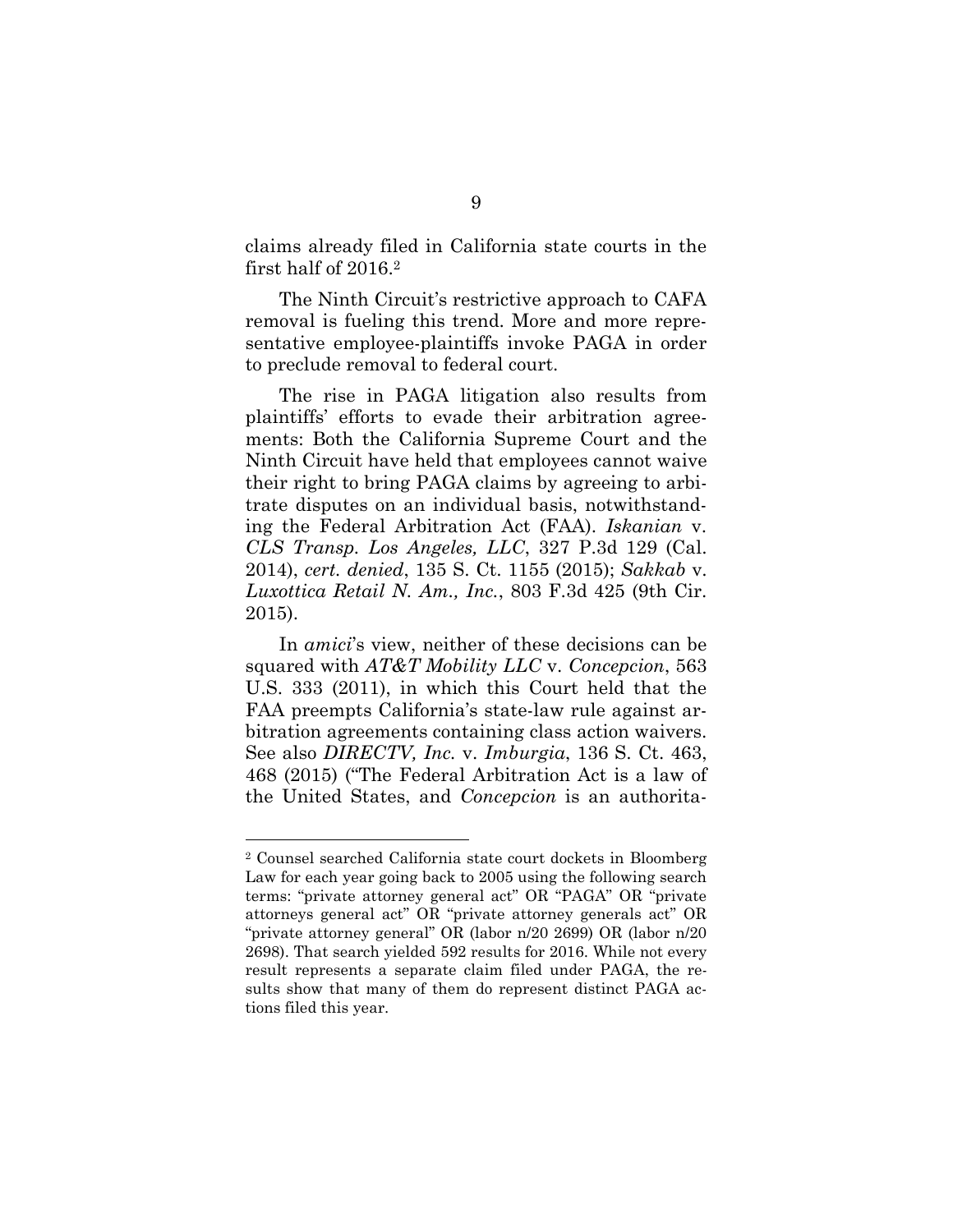tive interpretation of that Act."). And in an appropriate case, this Court should hold that the rules announced in *Iskanian* and *Sakkab* are preempted by the FAA.

For the time being, however, the ability of plaintiffs to circumvent *Concepcion* and avoid arbitration of representative PAGA claims is a compelling reason why employees and their lawyers are filing PAGA actions raising claims that otherwise would be asserted as traditional class actions. See Tim Freudenberger et al., *Trends in PAGA claims and what it means for California employers*, Inside Counsel (Mar. 19, 2015) (noting that in the wake of *Concepcion* PAGA has become "a particularly attractive vehicle for plaintiffs' attorneys to bring claims against employers that instituted mandatory arbitration agreements"); Erin Coe, Iskanian *Ruling to Unleash Flood of PAGA Claims*, *Law360* (June 24, 2014).

A number of commentators have expressly endorsed the strategy of using PAGA claims to circumvent federal jurisdiction, class certification requirements, and arbitration agreements. One has advocated, for instance, that plaintiffs use PAGA or state *qui tam* lawsuits to avoid arbitration clauses and "bypass[]" both "class certification requirements and CAFA's removal jurisdiction." Aaron Blumenthal, *Circumventing* Concepcion: *Conceptualizing Innovative Strategies to Ensure the Enforcement of Consumer Protection Laws in the Age of the Inviolable Class Action Waiver*, 103 Cal. L. Rev. 699, 744 (2015). And a law professor has described PAGA claims as a model for "private aggregate enforcement of \* \* \* employment laws without triggering FAA preemption or vulnerability to contractual class waivers."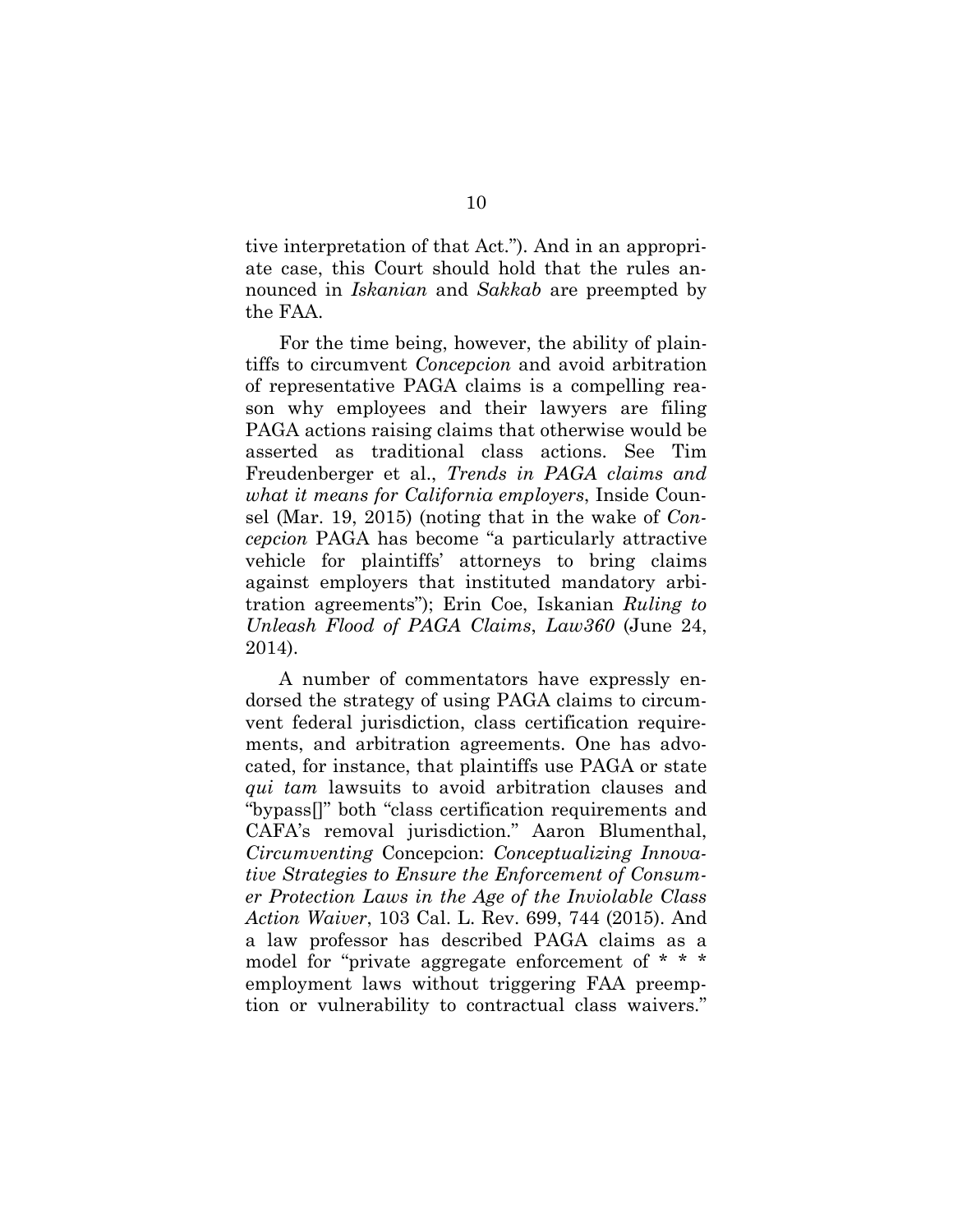Janet Cooper Alexander, *To Skin A Cat: Qui Tam Actions As A State Legislative Response to* Concepcion, 46 U. Mich. J.L. Reform 1203, 1208-09 (2013).

The tactic of reframing employment class actions as PAGA suits is likely to proliferate further if this Court leaves undisturbed the Ninth Circuit's holdings that PAGA suits cannot be removed under CAFA. See Erin Coe, *9th Circ.'s* Chase *Ruling to Trigger More PAGA Suits*, *Law360* (Mar. 17, 2014). And that means an ever-increasing number of representative actions will fall outside CAFA's scope precisely the opposite of what Congress intended.

#### **B. The Rise In PAGA Litigation Is An Issue Of Exceptional Importance.**

These dramatic increases in PAGA litigation will have serious consequences for employees, employers, and the courts.

Though PAGA is a California-specific statute, the sheer size of California's labor market means that an outsized portion of the American workforce is covered by PAGA. California today is home to about 12% of the nation's workers, meaning that over a tenth of the *entire American workforce* is affected by PAGA suits.<sup>3</sup>

California also is a popular magnet for much of the Nation's class action litigation; more class ac-

<sup>3</sup> According to the Bureau of Labor Statistics, as of April 2016 California had an employed workforce of 18,070,900. Bureau of Lab. Statistics, *California*, https://perma.cc/9HDF-JL7S. At that time, the United States employed workforce was 151,075,000. Bureau of Lab. Statistics, *Employment status of the civilian population by sex and age*, https://perma.cc/GNW6- 5YYY.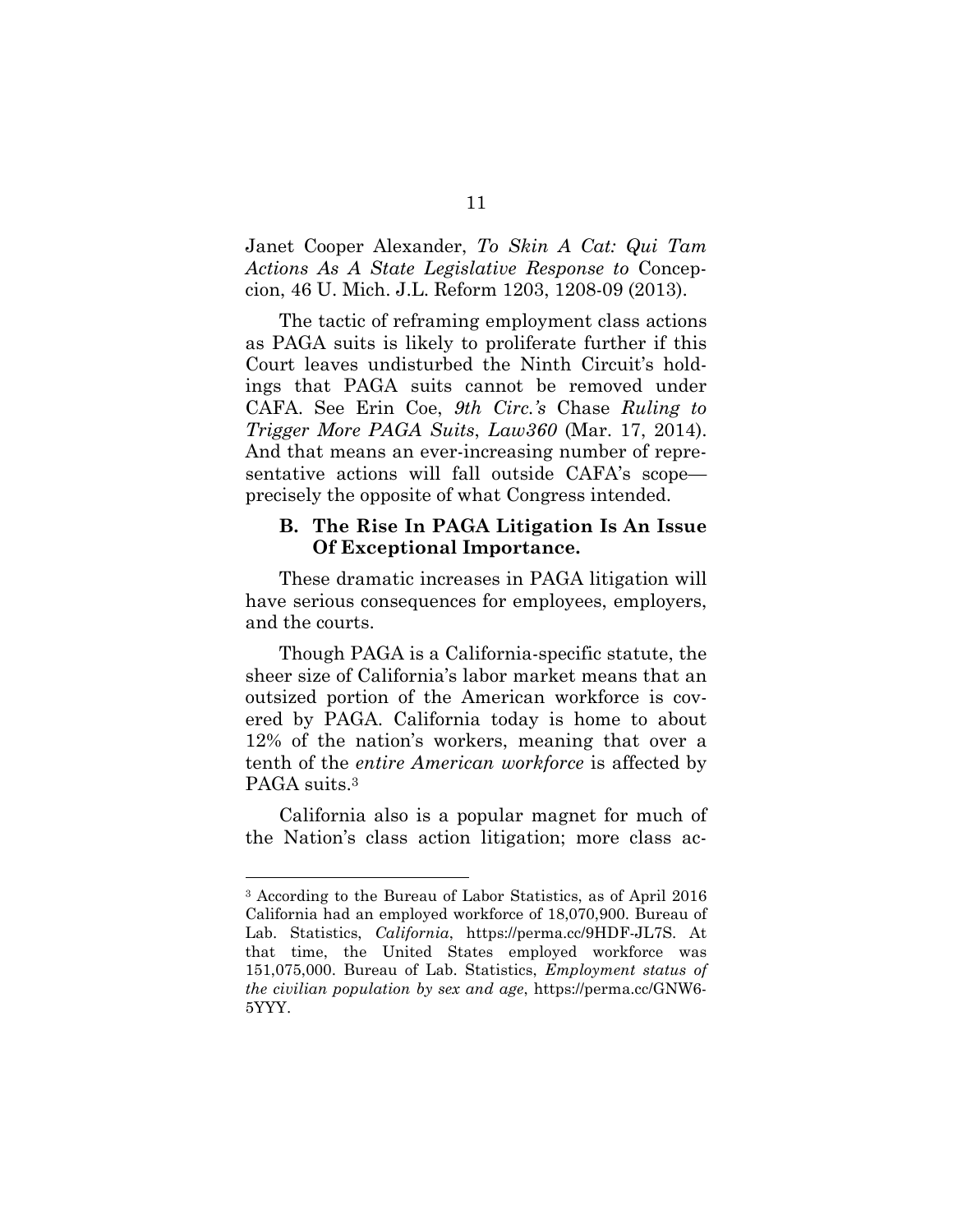tions are filed there than in any other State. 1-1 Littler Mendelson on Employment Law Class Actions § 1.3.7 (2014). That is especially true with respect to *employment* class actions—most California class actions involve wage and hour claims, *ibid.*, and the four federal district courts in California accounted for *40 percent* of all employment class actions heard in federal court in recent years. Theodore Eisenberg & Geoffrey Miller, *Attorney Fees and Expenses in Class Action Settlements: 1993-2008*, 7 J. Empirical Legal Stud. 248, 258 (2010); see also Cal. Chamber of Commerce, *Employment Litigation on the Rise*, *in* 2016 CALIFORNIA BUSINESS ISSUES 154, 154 (2016) (observing that "wage-and-hour class action is the top area of litigation," and that "the most dominant trend has been a steep rise in the number of class action lawsuits filed in state courts alleging violations of California's overtime laws or the California Labor Code and wage & hour regulations") (alterations and quotation marks omitted).

Due to the size of the California labor market and the propensity of plaintiffs to file employment class actions there, the Ninth Circuit's precedents allowing class claims to be repackaged as PAGA claims significantly erode Congress's goal of federal adjudication of large-scale cases of nationwide importance.

Moreover, at present, PAGA is "a unique statute," *Urbino* v. *Orkin Servs. of California, Inc.*, 726 F.3d 1118, 1120 (9th Cir. 2013), with no true analog in other states. But many observers have suggested that PAGA provides a model that other states could adopt in order to keep representative actions in their courts despite CAFA (and *Concepcion*). See, *e.g.*, Blumenthal, *supra*, at 742; Alexander, *supra*, at 1234. Were that to occur at some point in the future,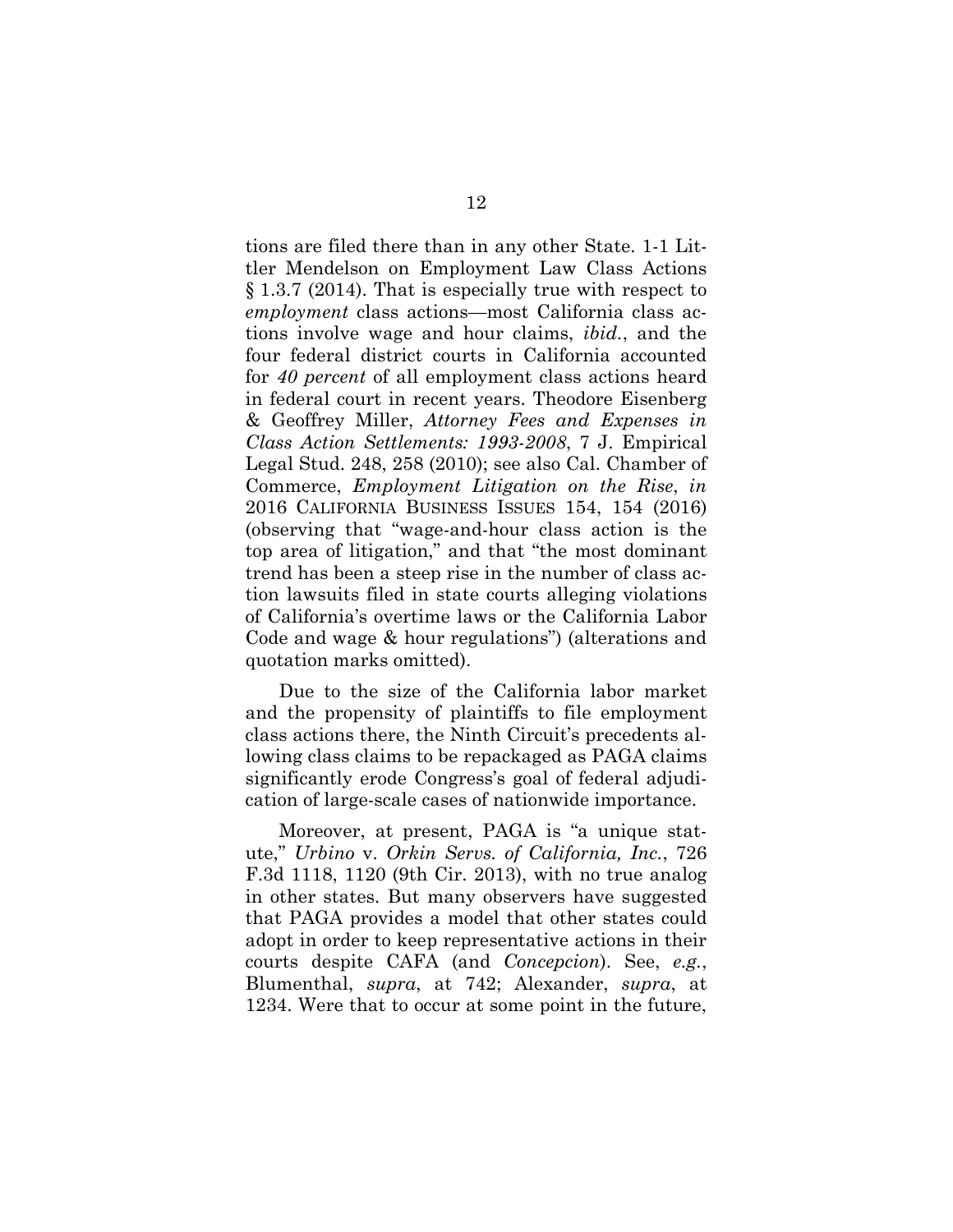employment plaintiffs across the country would have a means to avoid the provisions of CAFA.

Likewise, while PAGA is limited to labor claims, the Ninth Circuit's reasoning would presumably apply with equal force if California enacted a similar statute applying to claimed violations of the state's consumer protection or unfair competition laws—or any other form of massive aggregate litigation it wanted to exempt from federal court scrutiny. Review is warranted to avoid the spread of this alreadydisturbing evasion of CAFA.

**II. This Petition Presents The Court's Best— And Possibly Only—Chance To Review The Critical Issue Of CAFA's Application To PAGA Actions.**

Review in this case is further warranted because the question presented regarding the application of CAFA to PAGA actions is unlikely to be presented in a future case if the Ninth Circuit's approach here is permitted to stand.

Future litigants will almost certainly be deterred from removing PAGA cases to federal court because they will fear efforts by plaintiffs' counsel to seek attorney's fees under 28 U.S.C. § 1447(c), which authorizes awards of attorneys' fees "where the removing party lacked an objectively reasonable basis for seeking removal." *Martin* v. *Franklin Capital Corp*., 546 U.S. 132, 141 (2005)).

*Amici* believe that a defendant would have an objectively reasonable basis to remove a PAGA suit to preserve its right to seek en banc reconsideration by the Ninth Circuit or review by this Court. Yet as a practical matter a defendant is unlikely to be willing to do so, faced with the prospect of certain losses be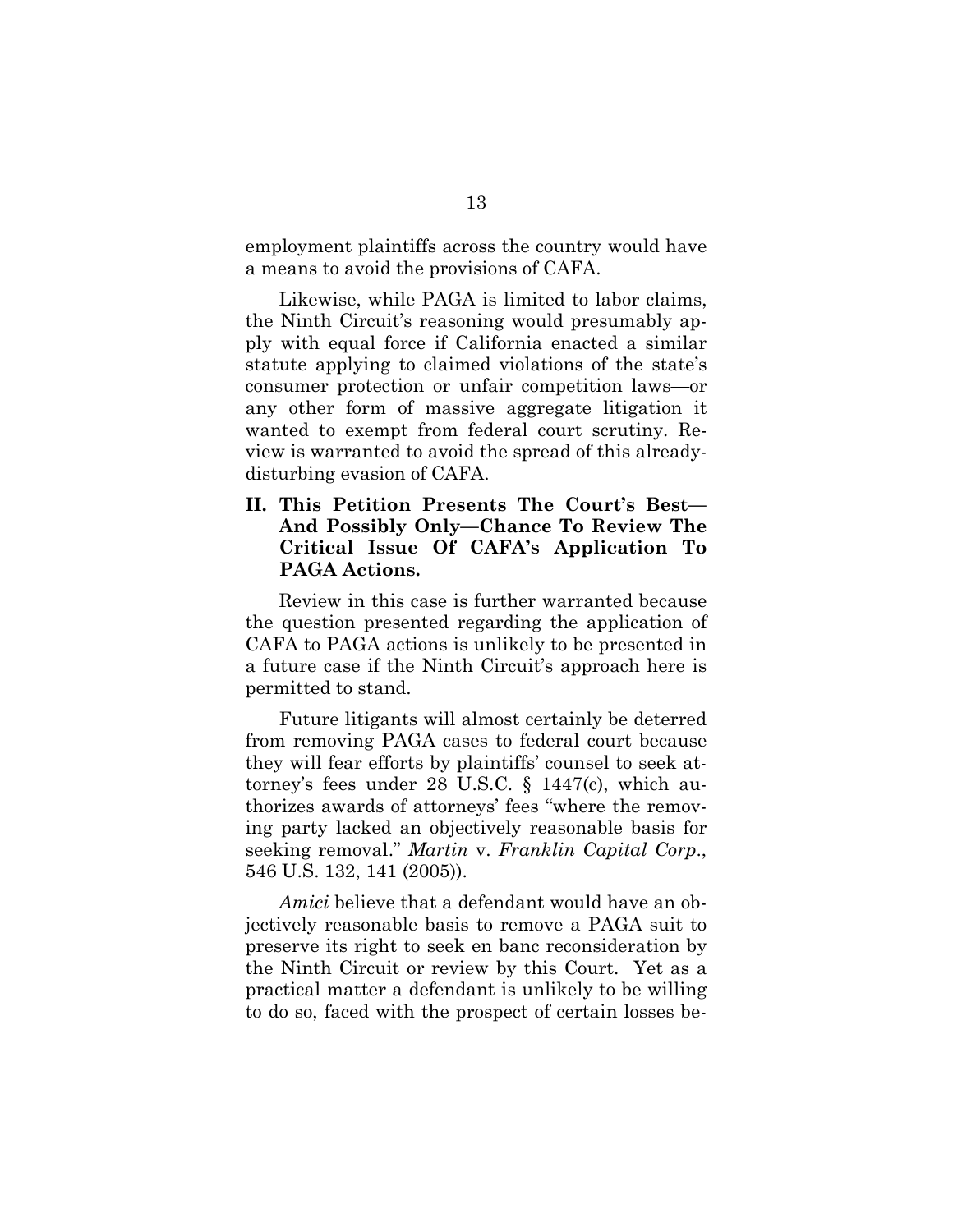fore the district court and the Ninth Circuit in light of *Baumann* and *Yocupicio*—particularly if review is denied in this case.<sup>4</sup>

Similar circumstances were cited by this Court in *Dart Cherokee*, where the Court emphasized the importance of reviewing a significant question under CAFA that was unlikely to arise again in the Tenth Circuit because "no responsible attorney [was] likely to renew the fray" by raising the issue again. *Dart Cherokee*, 135 S. Ct. at 556. As in *Dart Cherokee*, review is warranted to prevent the Ninth Circuit's "erroneous view of the law" from becoming "frozen in place" and "fastened on district courts within the Circuit's domain." *Id.* at 555, 556, 558.

Nor is there any reason for this Court to delay review. PAGA is a California statute and the application of CAFA to PAGA actions is thus incapable of arising outside of the Ninth Circuit. Accordingly, delaying review would not lead to any further percolation of the issue among the lower courts. The Court should grant review to correct the Ninth Circuit's pernicious interpretation of CAFA.

#### **CONCLUSION**

The petition for a writ of certiorari should be granted.

<sup>4</sup> Petitioners here removed the operative complaint at a time when *Yocupicio* had not been decided. See Pet. 10-11, 28-29.